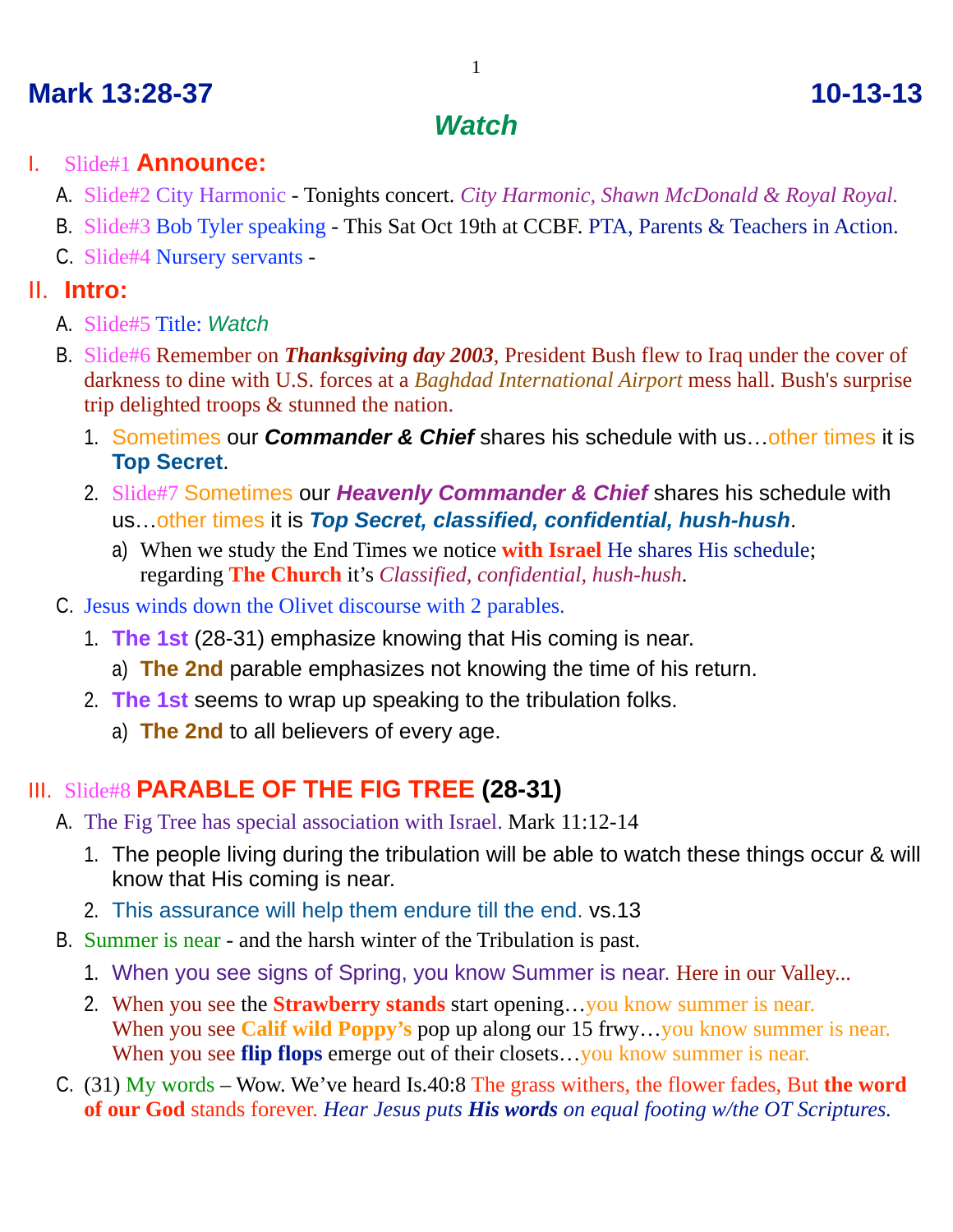- 1. We as believers do not depend on **signs**, we depend on **His unchanging Word**, *"we have the prophetic word confirmed."*
- 2. Slide#9 Everything **wrong**, everything **evil** will pass away, & we have the hope of a new Heaven & Earth. Where *peace, justice, hope, joy, & love* will have no end.

## IV. Slide#10 **PARABLE OF THE HOUSE HOLDER (32-37)**

- A. Slide#11 Now we deal with the *Rapture* of the church.
	- 1. Where will you be after the rapture?
	- 2. Slide#12 See real web site for your pets to be cared for after the rapture.
- B. No one knows So far everything has been calc'd out down to the day in dealing w/Israel.
	- 1. i.e. Daniel 12:11 And from the time that the daily sacrifice is taken away, and the abomination of desolation is set up, there shall be 1290 days. (3 ½ yrs)
	- 2. Now in dealing with **the church** time is deliberately **unspecific**.
- C. Many people have speculated about **the date** of Christ's return & they all have one thing in common…they have all been *wrong*.
	- 1. Slide#13 So we are not to look for **signs** but to look for **Him**.
	- 2. Remember, we are on the *welcoming* **committee** not on the *planning* **committee***.*
	- 3. We must learn to live in the tension between...*readiness* for Jesus return & *planning* for generations to come.
- D. Please don't use, nor fall for, the ol' *the word rapture is not in the bible.*
	- 1. Neither is the word *grandfather* (KJV), yet there are grandfathers in the bible
	- 2. Actually **it is in** the Jerome's Latin Vulgate back in 405ad.
- E. We distinguish: Christ coming **for** His church, & Christ coming **with** His saints.
	- 1. 1 Thes.4:17 Then we who are alive and remain shall be **caught up** *(αρπαζο/arpazo)* together with them in the clouds **to meet the Lord** in the air. And thus we shall always be with the Lord.
	- 2. Jude quoting Enoch said, Behold, the Lord comes **with** ten thousands of His saints. Jude14
		- a) **Slide#14** At Rapture Jesus comes for His saints. At 2nd Coming Jesus comes w/His saints
		- b) At Rapture we meet Christ in the air. At 2nd Coming we return with Christ.
		- c) At Rapture saints are changed. At 2nd Coming no change to saints.
		- d) The Rapture is imminent. 2nd Coming proceeded by definite signs & is calculated to the day.
		- e) **Slide#15** At Rapture deals with the saved. At 2nd Coming deals with the saved & unsaved
		- f) At Rapture Satan is not bound. At 2nd Coming Satan is bound.
		- g) At Rapture the world is not changed. At 2nd Coming the world is radically changed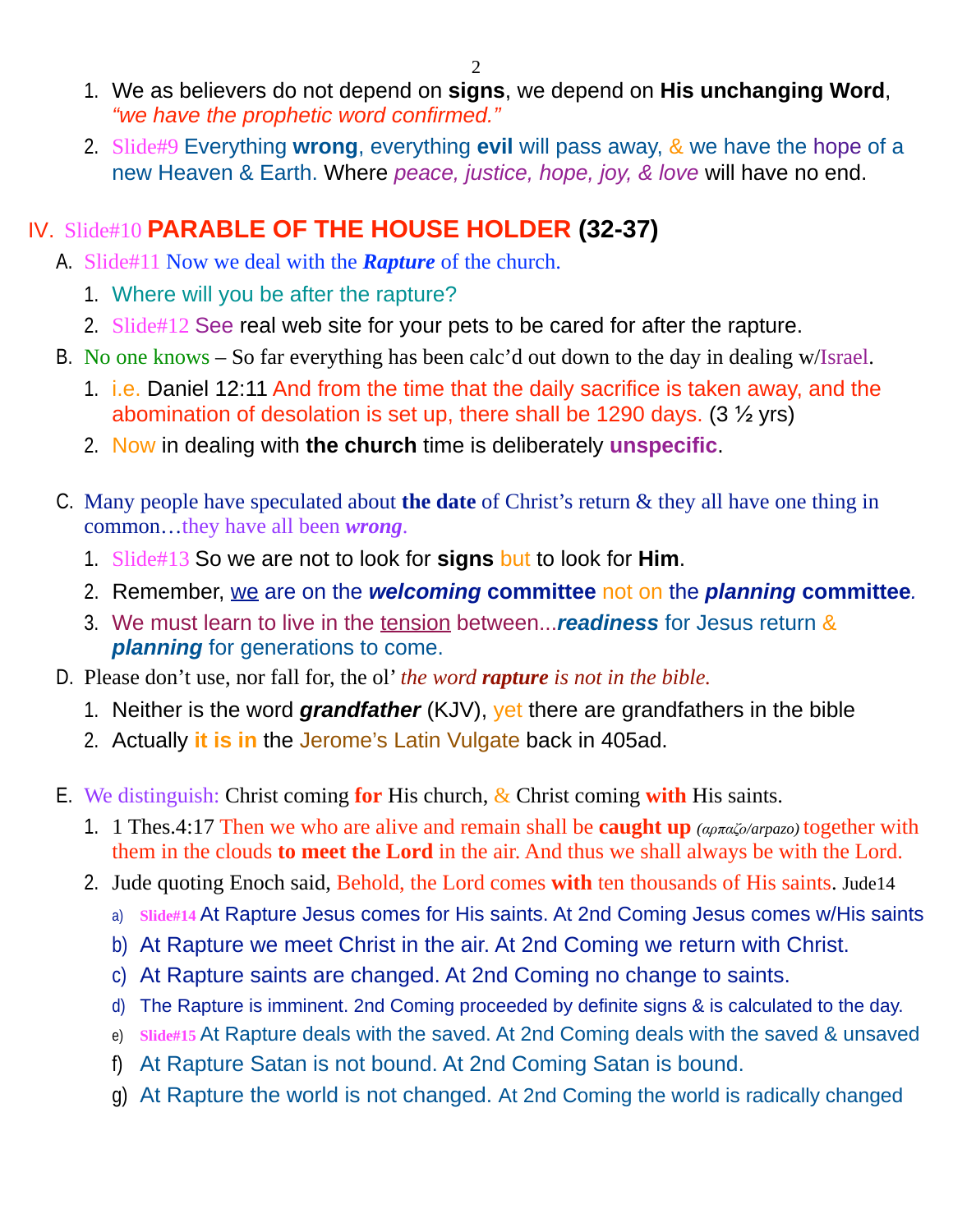3

- h) The Rapture no one sees Jesus. The 2nd Coming all will see Him.
- F. Slide#16 **TAKE HEED** [*Watch; Pray; Work*]
- G. Take heed to yourselves Be on your guard. Don't get lazy. Don't give up. Don't cave in.
	- 1. But can you give me a few things Jesus that You'd warning us against?
		- a) Slide#17 Ok, in Luke 21 Jesus gave us these...be on your guard. Don't let the **sharp** edge of your expectation get **dulled** by parties and drinking and shopping. Otherwise, that Day is going to take you by complete surprise, spring on you suddenly like a trap, for it's going to come on everyone, everywhere, at once. Lk.21:34-36 Msg
- H. Slide#18 **WATCH**
- I. Slide#19 **The Pony Express.** This historically famous *mail service* between St. Joseph, Missouri, and California depended on **constant movement** and **readiness**. Relay stations were established every 10-15 miles. A rider would shout aloud as he approached a station, giving the station master very short notice that he needed to be outside waiting with a fresh mount. Even when a rider came to the station where he was to spend the night, another rider was already mounted and waiting, ready to grab the first rider's bundle of packages and continue the trip. The completion of the *transcontinental telegraph system* rendered the Pony Express obsolete after just 18 months. But we have this service's intriguing example of what it means to be **ever watchful**. [1](#page-2-0)
- J. **Watch**  Main practical thought for this chapter is that of *watchfulness* (33,34,35,37)
	- 1. Slide#20 1st watch is diff from the other 3. *ἀγρυπνέω* (agripneo) *be sleepless*.
	- 2. (other 3) The English name *Gregory* comes from this word γρηγορέω grēgoreō meaning be awake; be alert; be alive.
	- 3. Why must we be alert? The Christian is to be ready for Christ's unpredictable return all the time.
	- 4. Slide#21 In Greek mythology there is a monster named *Argus* who had a 100 eyes, & only 2 of which were said to sleep at once. [Argus-eyed = Extremely observant; vigilant]
		- a) **Argus Panoptes** was a giant with 100 eyes. He was thus a very effective watchman, as only a few of the eyes would sleep at a time; there were always eyes still awake. Argus was Hera's servant. To free Io[ee-oh], Zeus had Argus slain by Hermes. *Hermes, disguised as a shepherd, first put all of Argus's eyes asleep with boring stories.* To commemorate her faithful watchman, Hera had the hundred eyes of Argus preserved forever, in a **peacock's tail**.
	- 5. Slide#22blank He will come *suddenly*, *unexpectedly*, but **unmistakably**.
	- 6. Note: He said, *keep watch* not *keep predicting.* [please don't predict, because then He can't come on that day]

<span id="page-2-0"></span><sup>1</sup> Today in the Word, December, 1997, p. 17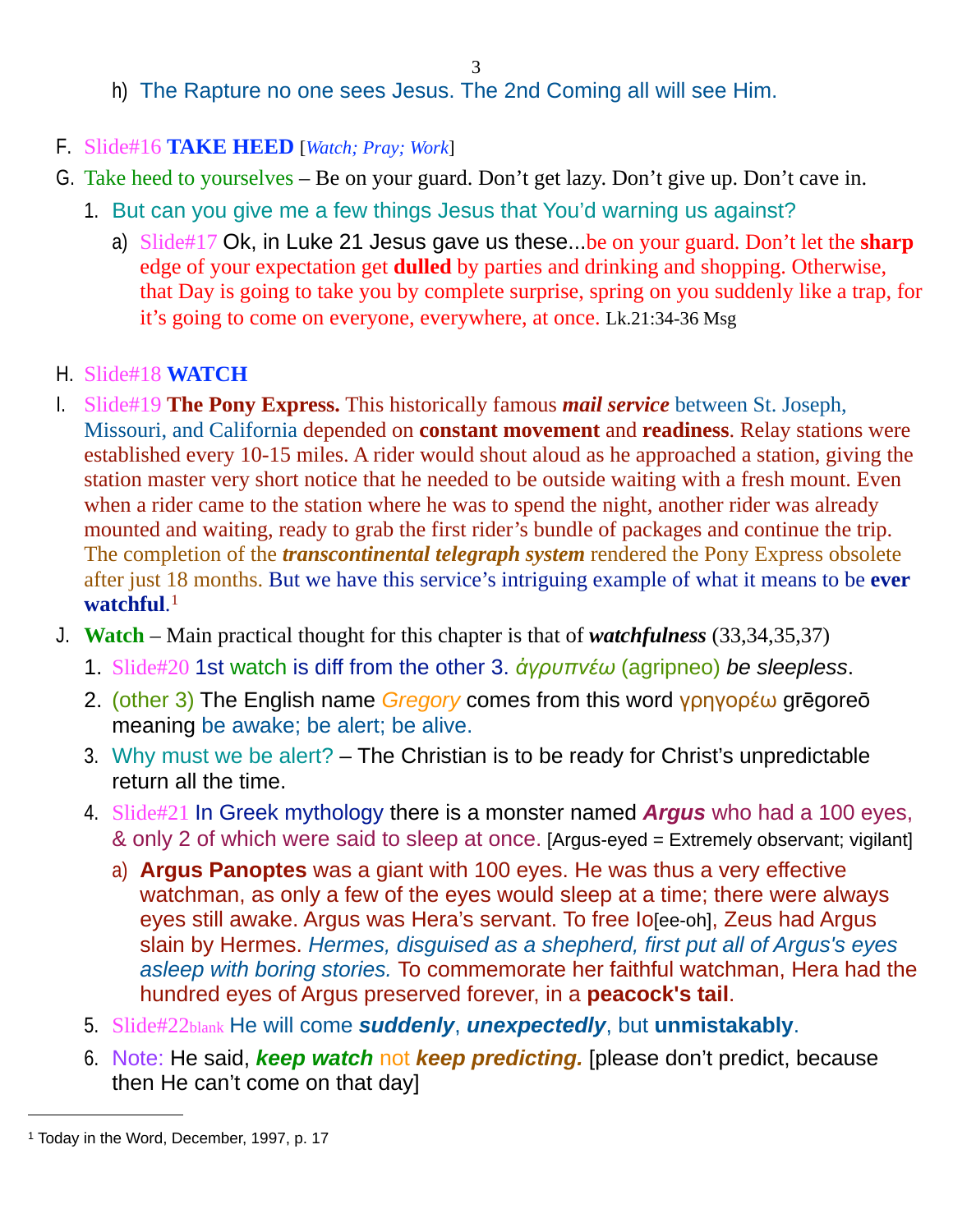- 7. Even Jesus didn't predict his return while on earth.
	- a) Explain Jewish wedding
- K. Slide#23 Dr. Horatius Bonar (Scottish hymn writer,1800's, served the Lord for 60 yrs.) when he'd draw the curtains at night, would say, *"Perhaps Tonight Lord!"* Also, in the morning he'd draw open the shades & see the new day & say, *"Perhaps Today Lord!"*
- L. When Kelly was away at college in S.D. for a semester when we were dating, oh how I anticipated her return. Wives waiting for their husbands to return from Afghanistan [Emily/Colin].
- **M.** Slide#24 **PRAY**
- N. Slide#25a This word for prayer is *the attitude of the soul in worship*, not nec asking for something.
	- 1. It's prostration of soul in the presence of God.
	- 2. It's the *yearning of the desiring soul forward* toward God.
	- 3. It's the Psalmist cry, my soul followeth hard after Thee. Ps.63:8 [or *my soul follows close behind You*; or *my soul clings to You*]
	- 4. Slide#25b Watching is the sleepless vigil of the God-desiring soul. G. Campbell Morgan

#### O. Slide#26 **WORK**

- P. This parable warns all of us today. (see vs.37 note the word all)
	- 1. Like the householder, before our Lord went from us back to heaven, He gave each of us **work** to do.
	- 2. As a parent how do you feel when you left things for your kids to do before you got home…you arrive home & they *aren't* done?
	- 3. He expects us to be **faithful** while He is gone & to be **working** when He returns.
	- 4. The teachings on the return of Christ is not to **excite** our imagination, but to **challenge** the way we live here & now.
		- a) It should spur us to live **holy lives** & to be actively involved in **service** & **evangelism**.'
		- b) And as James Gray said, *Who can mind the journey when the road leads home?*
- Q. Slide#27 **End:** Back to that Secret Mission Thanksgiving dinner With the president standing *out of sight*, **L. Paul Bremer**, the chief U.S. civilian administrator, told the soldiers it was time to read the president's Thanksgiving proclamation and that it was a task for **the most senior official present**. Then asked, *"Is there anybody back there more senior than us?"* 
	- 1. That was the cue for Bush, who promptly stepped forward from behind a curtain, setting off pandemonium among the troops. The Commander in Chief, President Bushes 1st words at the mic were, "I was just looking for a warm meal somewhere," Then said, "I can't think of finer folks to have Thanksgiving dinner with than you all."